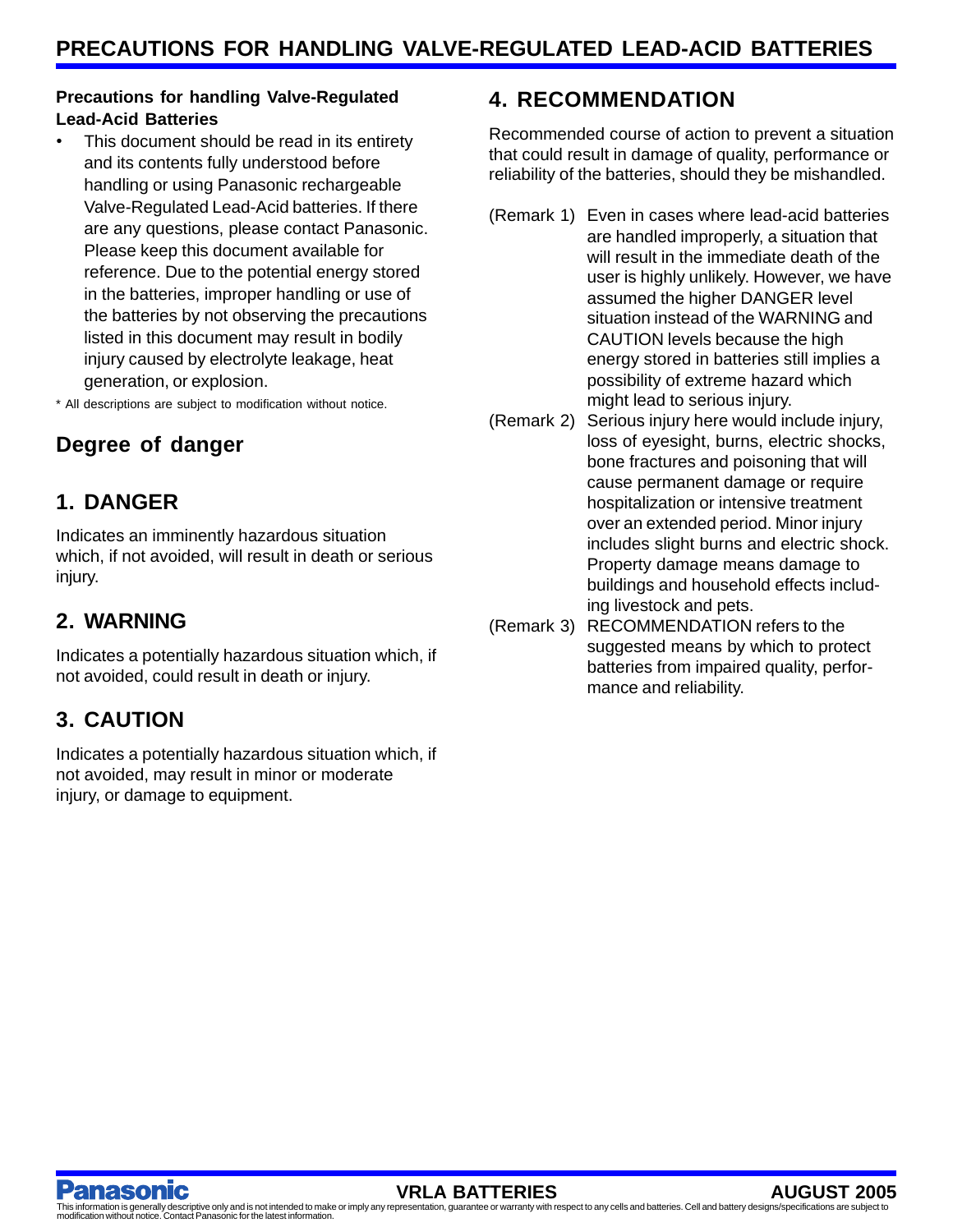#### **Safety Precautions**

#### **1. Environment and condition of use**

# **DANGER**

**(1)** Do not load valve-regulated lead-acid batteries (hereinafter described as "the battery") in airtight equipment. Use of the battery in airtight equipment may cause explosion of the equipment or injury.

## **WARNING**

- (1) Charge the battery using a specified charger or under the charging condition specified by Panasonic. Charging the battery under any other conditions may cause the battery to overheat, emit hydrogen gas, leak, ignite, or burst.
- (2) When using the battery in medical equipment\*, provide a back-up system other than the main battery. Failure of the main battery in the absence of a back-up power could lead to injury.
- (3) Avoid direct contact of the battery with metallic containers; acid- and heat-resistant insulators should be employed. Leakage of the battery in the absence of insulators may cause problems such as release of fumes and ignition.
- (4) Do not place the battery near a device that may cause sparks (such as a switch or a fuse). The battery may generate flammable gas when charged, so remember to keep the battery away from fire oran open flame to prevent any sparks from igniting or causing explosions.
- (5) Avoid placing the battery near a heat-generating part (such as a transformer). Using the battery near a heat source may cause the battery to overheat, leak, ignite, or burst.

\* The battery should only be used in non life critical medical equipment. When any medical equipment incorporating a Panasonic VRLA battery is planned, please notify Panasonic.

# **CAUTION**

(1) The operating temperature range for the battery is specified below. Use of the battery at temperatures beyond this range may cause battery damage.

Normal operating temperature of the battery is 77°F (25°C).

When discharged (equipment in use): 5°F to 122°F (-15°C to 50°C)

When charged: 32°F to 104°F (0°C to 40°C) During storage: 5°F to 104°F (-15°C to 40°C)

- (2) Do not allow the battery to be immersed in or wetted with water/sea-water; as it may corrode the battery, ignite or create an electric shock hazard.
- (3) Do not place or store the battery in an automobile in hot weather, under direct sunlight, in front of a stove, or near fire. Use or storage of the battery in these places may cause battery leakage, fire or bursting.
- (4) Use of the battery in a dusty environment is not recommended, as it may cause the battery to short. The battery should be periodically checked when used in such an environment.

anasonic

#### **VRLA BATTERIES AUGUST 2005**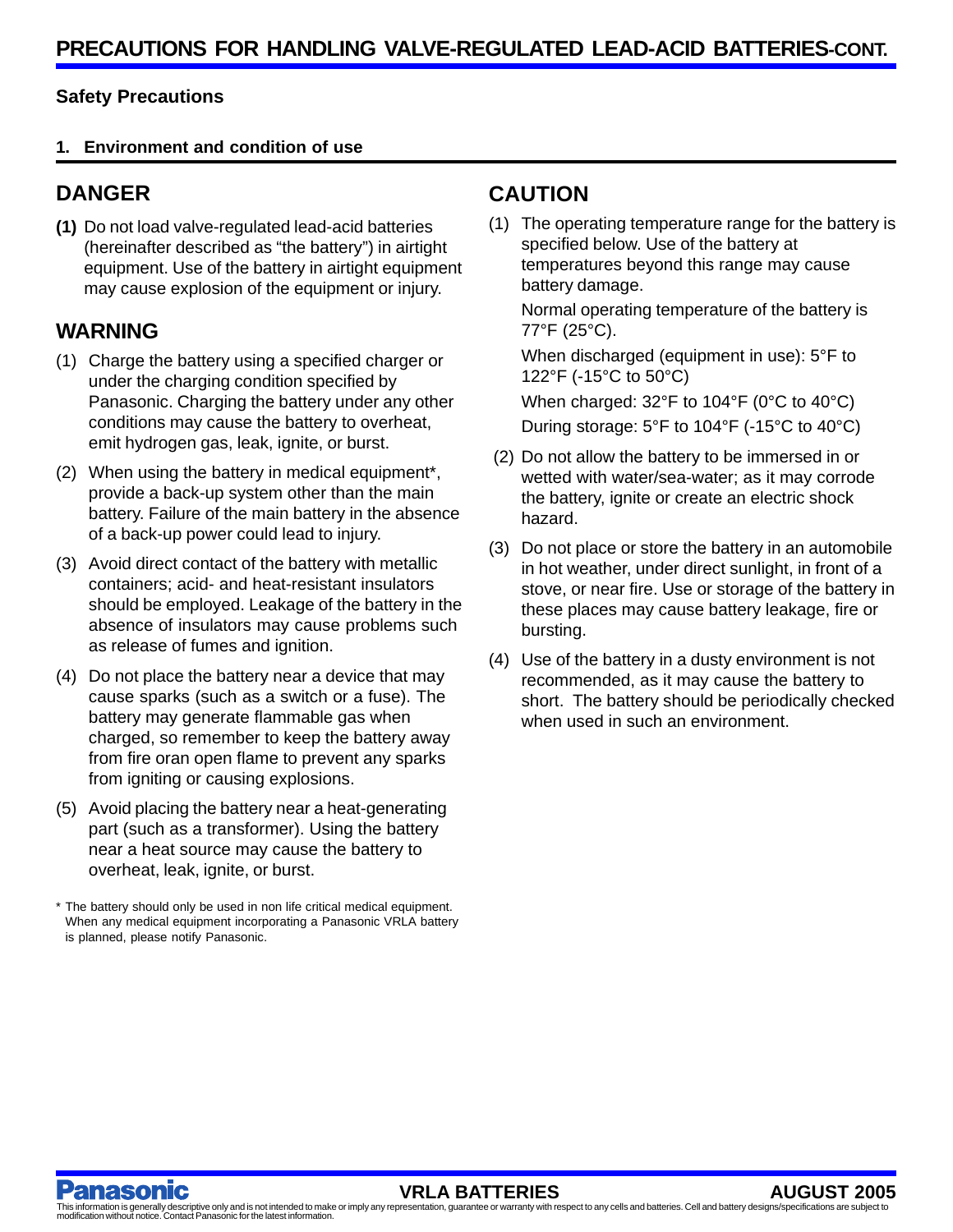- (6) In applications which use more than one battery, first make sure of correct mutual connections between batteries, and then connect the battery with the charger or the load. Make sure to firmly connect the  $(+)$  pole of the batteries to the  $(+)$ terminal of the charger or load, and the (-) pole to the (-) terminal in the same way. If the poles/ terminals of the batteries, the charger and the load are connected improperly, explosion, ignition or damage to the batteries and/or equipment may occur, causing injury to personnel in some cases.
- (7) Be extremely careful not to drop the battery onto feet to avoid the possibility of serious injury.

## **2. Installation**

# **DANGER**

- (1) Insulate metallic tools such as torque-wrenches and wrenches with a vinyl tape, etc. Using uninsulated tools may cause a short circuit, and the heat or sparks generated by the short circuit could result in burns, damage to the battery, or ignite an explosion.
- (2) Do not place the battery in a closed room or near fire. Placing the battery in such a location could result in an explosion or fire due to hydrogen gas emitted by the battery.

## **WARNING**

- (1) Do not contact any plastic or resin containing a migrating plasticizer\* with the batteries. Avoid using organic solvents such as thinner, gasoline, lamp oil, benzine and liquid detergent to clean the batteries. The use of any of the above materials may cause the containers and/or the covers (ABS resin) of the batteries to crack and leak, or could ignite. Avoid using material containing a migrating plasticizer by asking the manufacturer its contents.
- (2) Take safety measures such as wearing rubber gloves for insulation when handling a voltage of 45 V or higher. Operation without safety measures may result in electric shocks to the operator.
- (3) Avoid placing the battery in an environment which is susceptible to floods. There is the possibility that if the battery is immersed in water, it may ignite or cause electric shocks to personnel.

## **RECOMMENDATION**

- (1) Avoid sudden movements or applying shocks to the battery e.g. from dropping the battery. Damage and deterioration of battery characteristics may occur if the battery is dropped.
- (2) Carefully check the life characteristics of the battery when in actual loaded mode. Life of the battery may vary greatly depending on charge/ discharge conditions

# **CAUTION**

- (1) When unpacking the battery, make sure to handle it gently. Rough handling may shock the battery, causing damage. Check that the battery is free from cracks, fractures, tipping and leakage.
- (2) When loading the battery in equipment, mount it in the lower most section of the equipment in order to ensure easy checking, maintenance and replacement. Do not charge the battery in the inverted (upside-down) position: overcharging in the inverted position may cause battery leakage from the safety valve. The inverted position is demonstrated in the far left picture below where the letters "Panasonic" on the battery in the picture are inverted. The following illustrations are for explaining positions of the battery, not for showing accurate configurations for each type of battery.



\* Examples of plastic or resin to avoid: Vinyl chloride, Oily rubber. Examples of acceptable types of plastic or resin: Polyolefin resin such as polypropylene or polyethylene.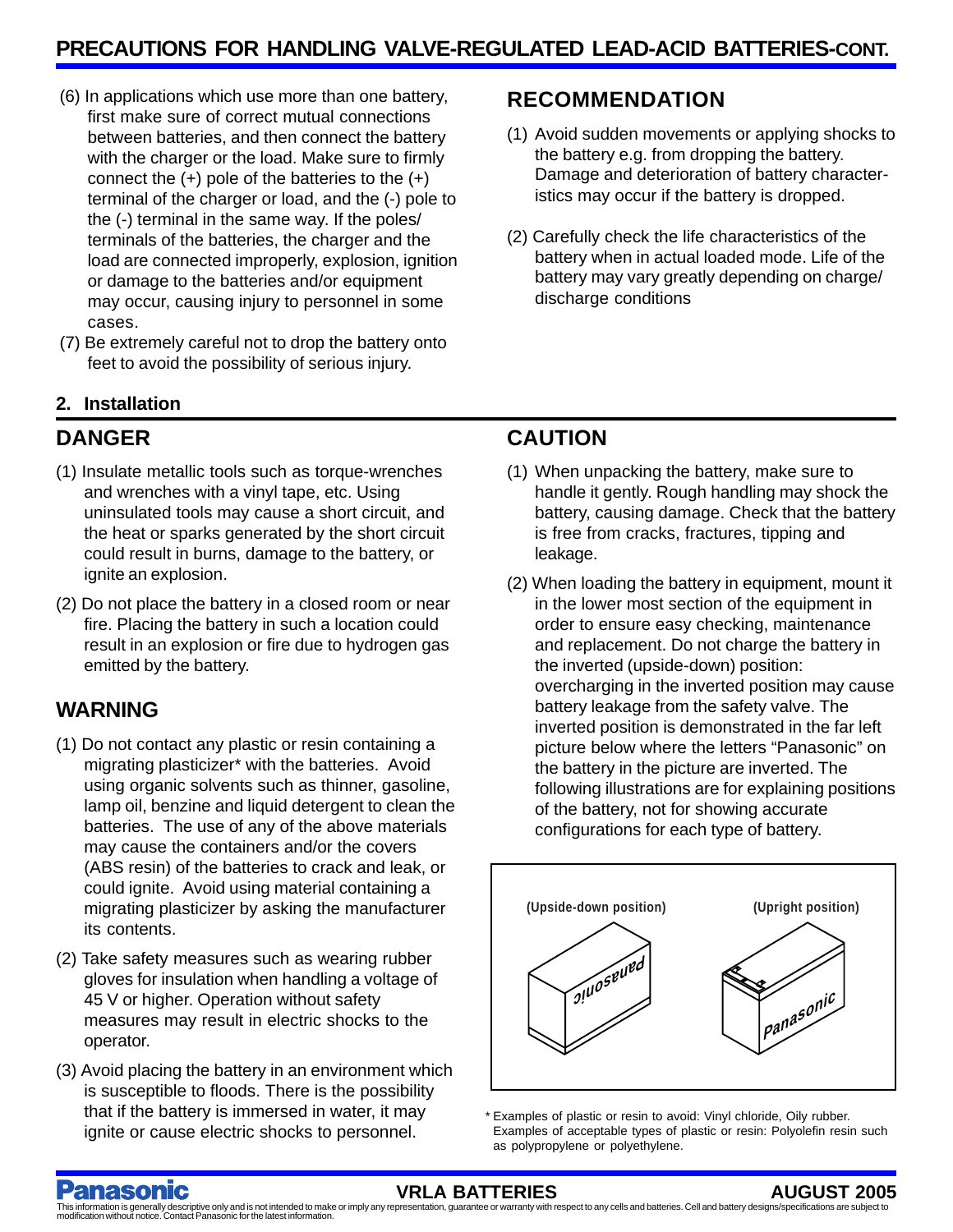# **PRECAUTIONS FOR HANDLING VALVE-REGULATED LEAD-ACID BATTERIES-CONT.**



- (3) Do not carry the battery by hanging it from the terminal or the lead wire, as it may cause damage to the battery.
- (4) When carrying the battery, exercise caution not to apply a strong shock to it by dropping it, jarring it or causing it to collide with other objects, as this may cause damage to the battery.
- (5) Do not underestimate the weight of the battery. As it is heavy for its volume, careless handling of the battery may cause backache or other injuries to the operator.
- (6) Do not bring covered wires containing plasticizer or non- rigid PVC sheets in contact with the battery. Do not apply organic solvents such as paint thinner, gasoline, kerosene and benzene or liquid detergents to the battery. When brought in contact with these materials, the battery case may crack, causing leakage of the battery.
- (7) Do not cover the battery with a material which generates static electricity, such as a PVC sheet. A static charge may trigger fire or explosion
- (8) In fastening bolts and nuts of the battery, observe the torque values specified: otherwise, sparks may be generated and damage of the terminal may occur. The fastening torque of bolts and nuts is as follows:

| Bolt (nut) size (mm)       |                |                                   | <b>Fastening Torque</b> |           |               |
|----------------------------|----------------|-----------------------------------|-------------------------|-----------|---------------|
| <b>Diameter</b>            | <b>Pitch</b>   | Length                            | Nm                      | kg. cm.   | Ib. In.       |
| M <sub>5</sub><br>1.197(5) | 0.031<br>(0.8) | $0.591 \pm 0.039$<br>$(15 \pm 1)$ | $2.0 - 2.9$             | $20 - 30$ | $17.3 - 26.0$ |
| M <sub>6</sub><br>0.236(6) | 0.039<br>(1.0) | 0.7870.039<br>$(20 \pm 1)$        | $3.9 - 5.4$             | $40 - 55$ | $34.6 - 47.6$ |

- (9) Apply insulation covers to terminals, joint parts, bolts and nuts of the battery in order to prevent electric shocks to personnel.
- (10) When intending to use the battery in vibrating equipment such as motor cycles, engine driven bicycles and engine driven grass shears, please consult Panasonic in advance.
- (11) Fasten the batteries firmly to the equipment to avoid the influence of vibration and/or physical shock.

## **RECOMMENDATION**

(1) The battery and/or equipment should be installed by skilled personnel (specialists) such as personnel qualified for maintaining battery equipment. Handling of the battery by unskilled personnel may lead to dangerous errors.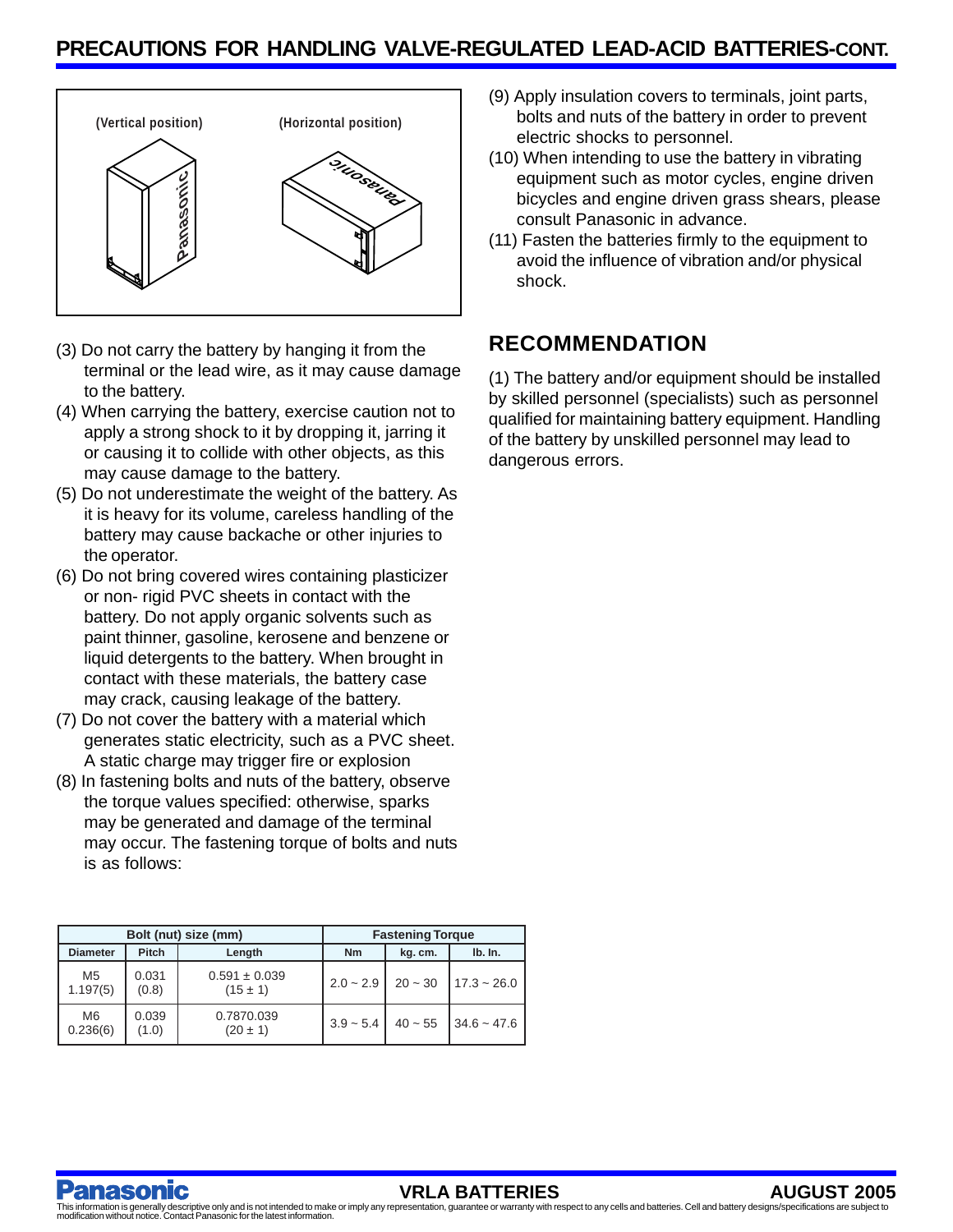#### **3. Preparation Prior to Operation**

## **DANGER**

(1) Be sure to provide enough insulation around the lead wires and/or plates used between the batteries and the application. Insufficient insulation may cause an electric shock, heat generating from a short circuit(or excess current) may result in an injury, burn, smoke or ignition.

# **CAUTION**

- (1) Do not connect the battery directly to a power outlet or a cigarette lighter socket of an automobile without using a charger. Direct connection to power sources may cause battery leakage, heating or bursting.
- (2) Turn off the switch of the circuit when connecting the battery to a charger or a load.
- (3) If newly purchased batteries exhibit any irregularities in initial use, such as rusting, heating or other problems, they should not be used. Continued use of an irregular battery may lead to leakage, fire or bursting of the battery.

## **REQUEST**

(1) Since the batteries tend to lose a part of their capacity due to self-discharge during shipment and storage, recharge the batteries before you use them after purchase or long-term storage in order to restore their full capacity. Check for the following conditions before recharging:

| <b>Charging method</b> | Charging condition (at 25°C)                                                                                                                                                                                                                                                                                                                                                                                                                                                                                                                                                                                                                                                   |  |  |  |
|------------------------|--------------------------------------------------------------------------------------------------------------------------------------------------------------------------------------------------------------------------------------------------------------------------------------------------------------------------------------------------------------------------------------------------------------------------------------------------------------------------------------------------------------------------------------------------------------------------------------------------------------------------------------------------------------------------------|--|--|--|
| Constant voltage       | • Regulation range of the controlled<br>voltage: 7.25V to 7.45V/6V battery,<br>14.5V to 14.9V/12V battery;<br>Initial current: 0.1CA to 0.4CA;<br>Maximum charging time: 24 hours.<br>• Short-time charge is possible<br>when several batteries of the same<br>model, under the same storage<br>conditions can be charged in<br>series. Otherwise they can be<br>charged separately.                                                                                                                                                                                                                                                                                           |  |  |  |
| Constant current       | • Charging current: 0.1CA<br>• Charging time (hours)=[Amount of<br>self-discharge (Ah)/0.1CA] x 120%<br>· Rough estimation of amount of<br>self-discharge is as follows (for an<br>example):<br>When the storage ambient<br>temperature is lower than 25°C,<br>and storage time is known, assume<br>the following amount of self-<br>discharge: [5%/month] x storage<br>months<br>• Multiply this by the rated capacity<br>(at 20 hour rate) of the battery<br>• Regardless of the above<br>calculation, the charge time for a<br>refresh charge must be less than 12<br>hours.<br>• When the storage ambient<br>temperature is higher than 25°C,<br>please consult Panasonic. |  |  |  |

#### **4. Unspecified Use**

# **CAUTION**

(1) Do not place the batteries in an unspecified use or they may leak, ignite, or explode.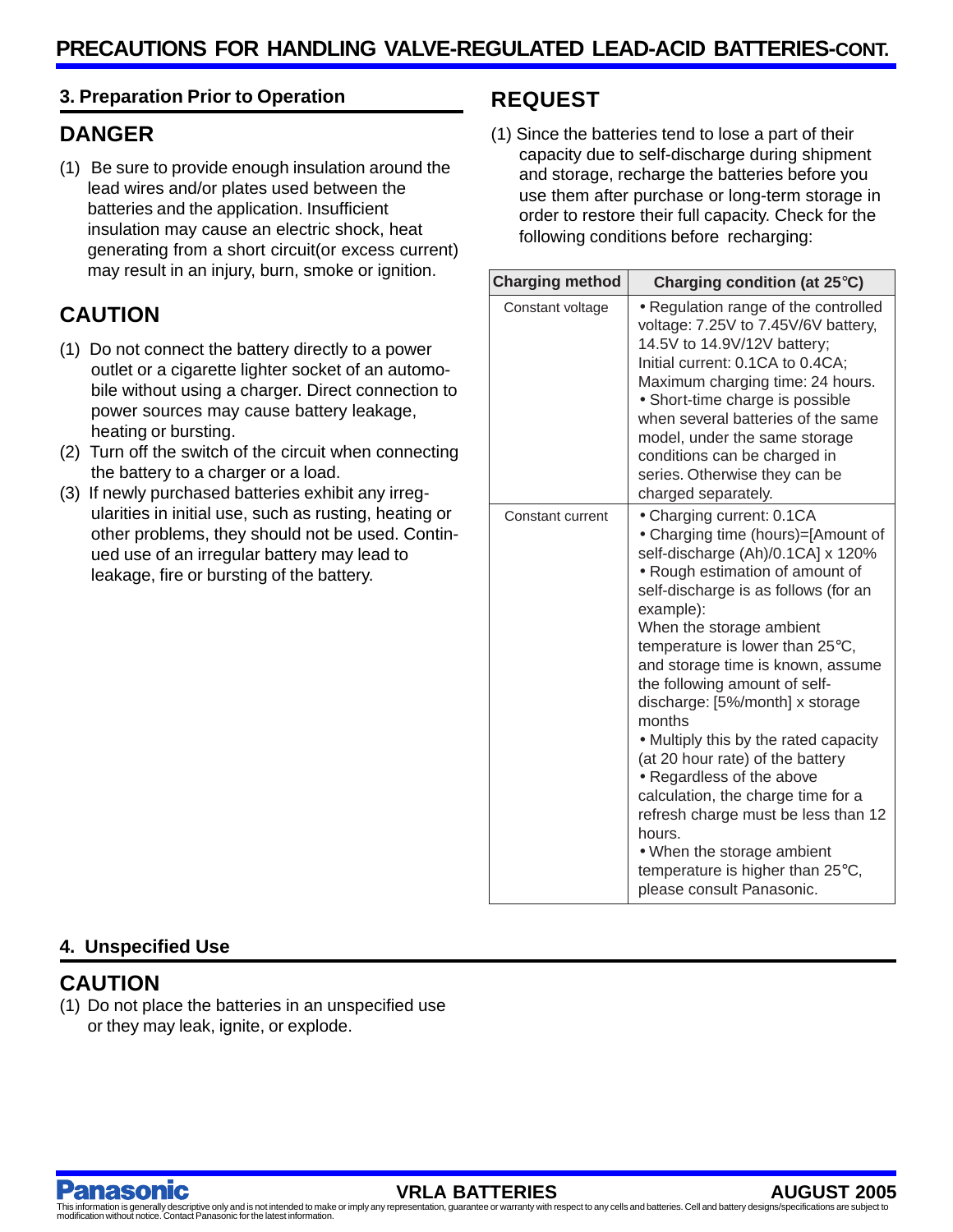#### **5. Method of use**

## **DANGER**

- (1) The batteries must be charged using the specified charger or by maintaining the charging conditions indicated by Panasonic. If the batteries are charged under conditions other than those specified by Panasonic, they may leak, ignite or explode.
- (2) Do not connect the (+) and (-) terminals of the battery to each other with a metallic material such as wire; do not allow tools such as pipe wrenches and wrenches to touch points of different voltages on the battery; and do not bring metallic necklaces or hair pins into contact with the battery or store them together with the battery. Failure to observe these precautions may cause the battery to overheat, emit hydro gen gas, leak, ignite, or burst.

## **WARNING**

- (1) Do not throw the battery in fire nor heat the battery. The battery may burst or generate a toxic gas if placed in contact with fire.
- (2) Do not attempt to disassemble, remodel or destroy the battery, as it may cause battery leakage, fire or bursting, and could also create sulfuric acid spills from the battery resulting in possible burns to personnel and damage to the immediate environment.

# **CAUTION**

- (1) Check the battery for any sign of irregularities in appearance. If there is any damage to the battery case/cover such as cracks, deformation or leakage, replace the battery with a new one. If the battery appears dirty or dusty, clean it. If a battery of irregular appearance continues to be used, decrease of capacity, leakage of electricity, fumes, ignition or other problems may result.
- (2) If any irregularity is found in areas such as the charge voltage and discharge characteristics of the battery, replace it.
- (3) For safety, make sure to observe the following: Otherwise, leakage, ignition or an explosion of the battery may occur.
	- 1) Do not charge the battery with its  $(+)$  and  $(-)$ terminals and the (+) and (-) terminals of the charger connected in reverse.
	- 2) Do not apply a solder directly to the battery terminals. If direct soldering is unavoidable, please contact Panasonic in advance.
	- 3) Avoid mixed usage of batteries differing in type, manufacturer or history of use.
	- 4) Do not remove or damage the outer case of the battery.
	- 5) Do not apply strong shocks or jolts to the battery.
- (4) Do not continue to charge the battery beyond the time specified in the instructions of use of the charger. If the battery is not fully charged even after being charged for a longer time than specified, discontinue charging and remove the battery from the charger. Charging for a longer time than specified may cause the battery to leak, ignite or burst.
- (5) Do not discharge the batteries beyond the maximum values indicated in the specifications. If the batteries are discharged beyond the maximum values, they may leak, ignite or explode.
- (6) Children should only use the battery under the guidance of an adult who should thoroughly instruct the child on its use. During use the adult should check that the battery is used exactly as instructed.

Keep the battery beyond the reach of small children. During charging or actual use of the battery, take caution not to allow small children to remove the battery from equipment.

#### **PROPOSITION 65 WARNING**

Battery posts, terminals, and related accessories contain lead and lead compounds and handling this product may also expose you to sulfuric acid mist, chemicals known to the State of California to cause cancer and reproductive harm. Wash hands after handling.

anasonic

#### **VRLA BATTERIES AUGUST 2005**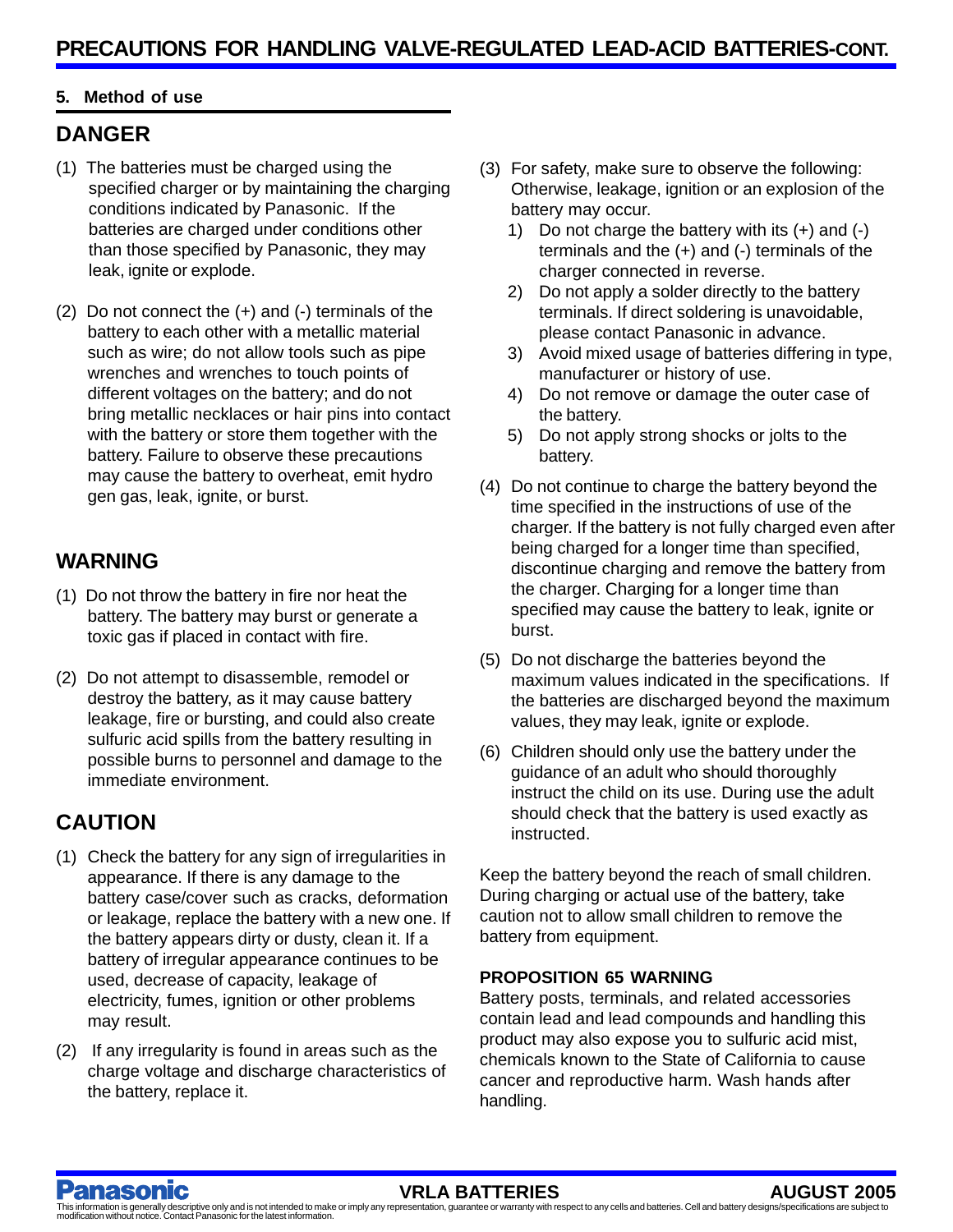# **RECOMMENDATION**

(1) The recommended cut-off voltage during discharge depends on the size of the discharge current. The relationship between the storage battery discharge current and the ideal discharge cut-off voltage is described in Panasonic specifications and technical handbooks. Do not continue discharging to the point where the voltage drops below the recommended discharge cut-off voltage.

If a storage battery that was discharged below the recommended discharge cut-off voltage is recharged, the storage battery may generate heat which could deform it or cause condensation to form on the battery casing due to the evaporation of moisture from inside the battery. Discharging below the recommended discharge cut-off voltage may also accelerate the deterioration of the battery's performance characteristics.

- (2) Avoid overdischarge, and charge the battery immediately after discharge. The instruction manual of the equipment should contain information telling the user not to overdischarge the battery and to charge the battery immediately after the use of the equipment (discharge). Even if discharge of the battery is stopped before voltage decreases to such a level that the batterydriven equipment stops being operational, deterioration of the battery may be accelerated by the so-called sulphation phenomenon if it is not recharged after use. The low voltage cut-off circuit should be designed so that it can completely cut off the discharge current including a weak current.
- (3) If a charge method and a charge condition other than that described in the specification and the technical brochures is to be adopted, charge/ discharge characteristics and life characteristics of the battery should be thoroughly checked in advance. The adoption of adequate charge methods and adequate charge conditions are crucial to ensure safe use of the battery and for fully utilizing the battery capacity.
- (4) For the cycle operation of the battery (application of the battery as the main source of power by repeating charge and discharge), use a charger which operates by controlling either the charge period or charge quantity. Continue charging the battery for the time specified or until the charge completion lamp, if provided, indicates completion of charge. If charging is suspended before completion, the service life of the battery may be shortened.
- (5) Avoid parallel charging of batteries in cycle use, as this may shorten the service life of the batteries by causing an imbalance in charge/discharge state among the batteries connected in parallel.
- (6) During trickle or float charge of the battery, measure the total voltage with a high-accuracy voltmeter of Class 0.5 or better. If the voltage readout does not meet the specified value, investigate the reason and take proper measures. A total voltage that is lower than the specified value indicates insufficient charge which may reduce the battery capacity; a voltage higher than specified indicates an overcharge which may shorten service life of the battery or cause problems such as thermal runaway in some cases.
- (7) Make sure to turn off the switch of the battery equipment after use, otherwise excessive discharge may cause deterioration in battery performance and shorten service life.
- (8) When the equipment is not used for a long period, remove the battery from the equipment, charge it fully, and store it in a place where humidity is low. Unsatisfactory storage conditions may cause deterioration in battery performance, shorten service life and could cause rust to form on the terminals.

anasonic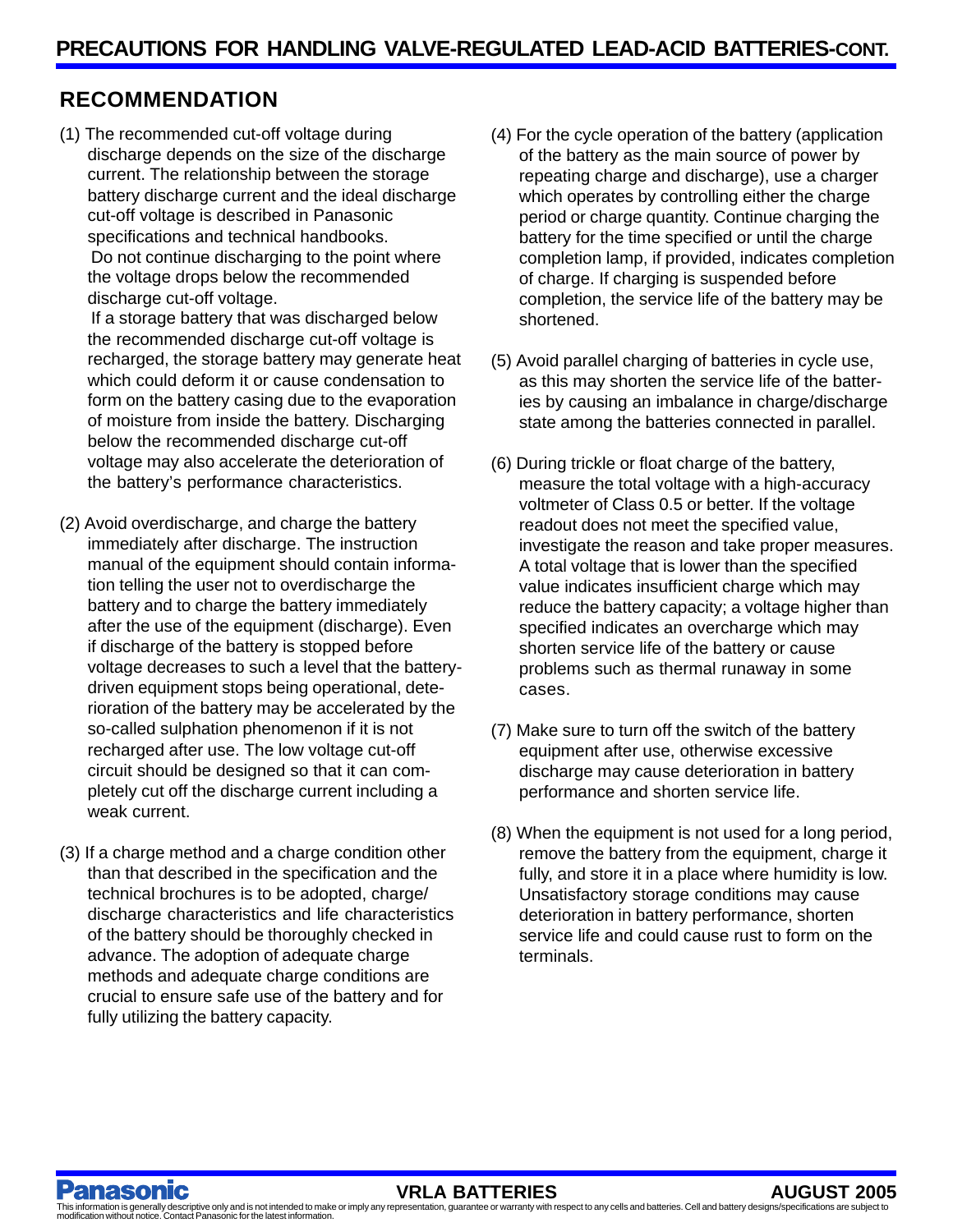#### **6. Maintenance and checking**

### **WARNING**

- (1) Clean the battery with a slightly damp cloth, ensure there is no excess water on the cloth by squeezing it well. Do not use a dry cloth or a duster, as it may cause the battery to generate static electricity, leading to possible ignition and bursting of the battery.
- (2) Replace the battery with a new one within the time period specified in the instruction manual or equipment.

• Follow the guideline which states the battery should be replaced when its capacity has decreased to 50% of the initial capacity (at an ambient temperature of 77°F (25°C) or below). In the trickle or float application of the battery (application as stand-by power) at an ambient temperature higher than 77°F (25°C), the period for which the battery can be used before replacement is shortened by a half for every 10°C rise of temperature. When the discharge current becomes higher than 0.25 CA, the run time and battery life is also shortened.

• The usable period for the battery is markedly shortened near the end of its service life (when discharge time has decreased to 50% of the initial). This is also the period when battery problems such as internal short, dry-up of electrolyte (increase in internal resistance) and corrosion of the cathode grids will occur. Replace the battery before these conditions are reached: if the battery continues to be used under these conditions, maximum discharge current will continue flowing, which may lead to thermal runaway or leakage.

# **CAUTION**

(1) Do not apply organic solvents such as paint thinner, gasoline, kerosene and benzene or liquid detergents to the battery. If these are brought into contact with the battery case, it may crack, causing leakage.

## **RECOMMENDATION**

(1) Keep the terminals of the battery clean. Dirty terminals may cause inadequate contact of the battery to the equipment body, leading to power failure or charge failure.

## **7. Emergency measures**

## **WARNING**

(1) The battery contains diluted sulfuric acid, a very toxic substance. If the battery leaks and the liquid inside spills on the skin or clothing, immediately wash it off with plenty of clean water. If the liquid splashes into eyes, immediately flush the eyes with plenty of clean water and consult a doctor. Sulfuric acid in the eyes may cause loss of eyesight and acid on the skin will cause burns.

# **CAUTION**

(1) If any corrosion of the terminals, leakage or deformation of the case of the battery is found, do not use the battery and turn off the power supply. If a battery which is irregular or substandard in any way continues to be used, leakage, fire or bursting of the battery may occur and there is also a potential for electric shock.

anasonic

 **VRLA BATTERIES AUGUST 2005**